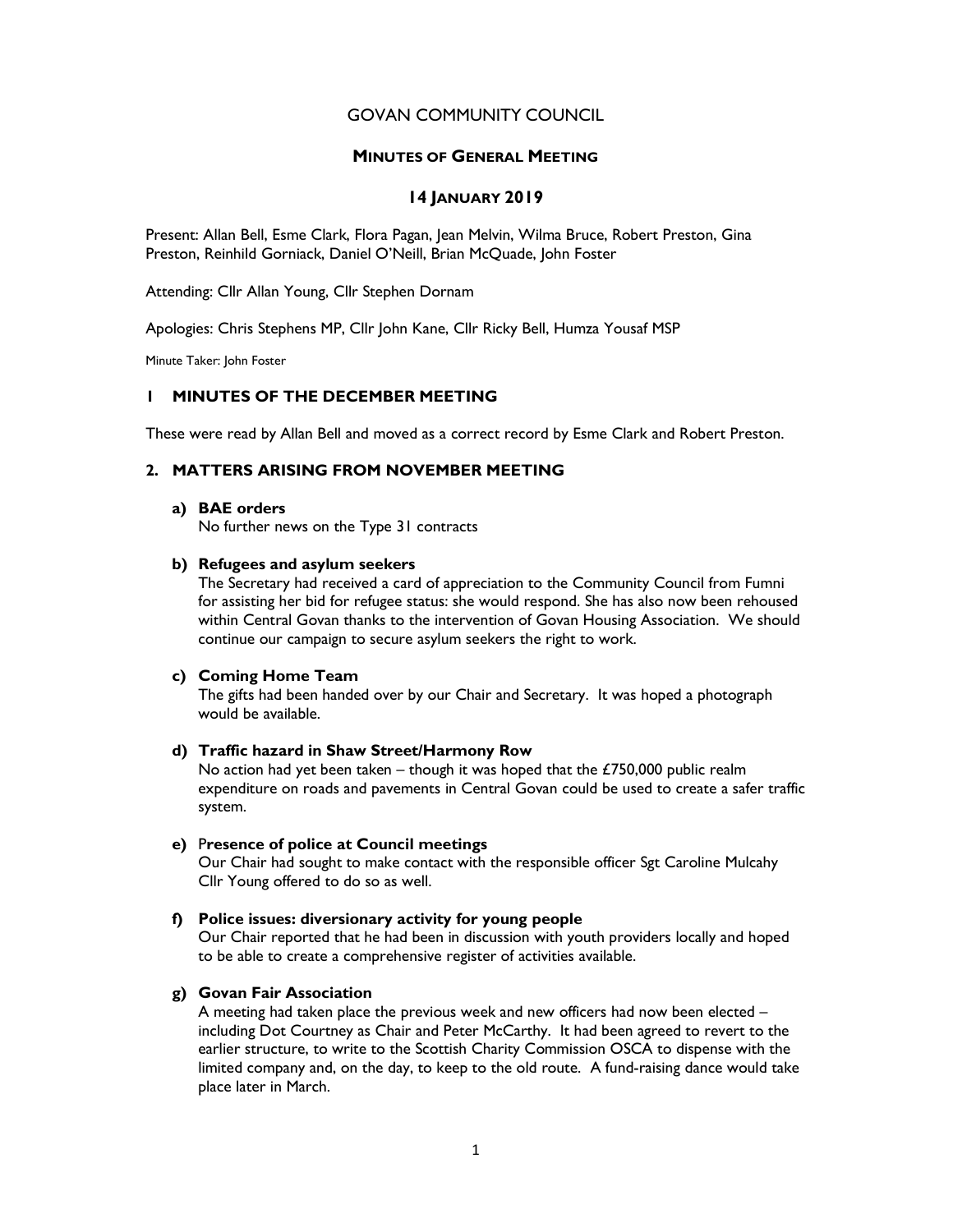# h) East Govan Community Council

The Council was meeting on 15 January.

# i) The Graving Dock

No further progress.

## j) The Pearce Institute

The café had been reopened under the management of Stephen Barry. Reports were very favourable.

# k) Govan Community Boxing Club

No further report on permanent premises

#### l) Asda Night-time deliveries

Cllr Dornan reported on discussions at Planning. Early morning deliveries were not favoured unless through the Helen Street entrance.

#### m) Blocked gullies and road flooding

It was unclear whether the gullies had been cleared – although it was reported that the puddles had gone.

- n) Rangers Community Forum No further report
- o) Rents: legal position of pre-1989 Housing Association tenants Councillor Young reported that the Council's DRS department was in dialogue with the Scottish government and hoped to get a response in the near future.

# 3. REPORT FROM SECRETARY AND CORRESPONDENCE

#### Govan Loves Christmas

Officers had attended – it was successful although the weather was very wet.

#### Area Partnership: Cleansing procedures

There were reports of very poor and spasmodic bin collections over the past month and the failure of refuse staff to distinguish between refuse and recycling. It was AGREED, on the suggestion of Councillor Dornan, that a representative of LES be invited to the Area Committee to explain.

#### Consultation on the Transport (Scotland) 2017 Bill

Our Secretary read the letter to the leader of the City Council calling on the Council to call on the Scottish government to amend the Bill to include provision for a Lothian style public ownership of bus transport. It was AGREED to lobby other Community Councils to make similar representations.

## Café 13

Our Secretary read the email from our MP Chris Stephens and reported on the meeting held on Friday at CGAP regarding the break-in at Café 13 which considered options for securing the café against break-ins. The landlord (the church) and CGAP were supportive of some physical means of better securing the premises – although the condition of Heritage funding had been that the café itself should not have security shutters. It was AGREED that the Community Council should support the allocation of funds to physical protection of the premises to the maximum and should write to CGAP expressing the importance of the café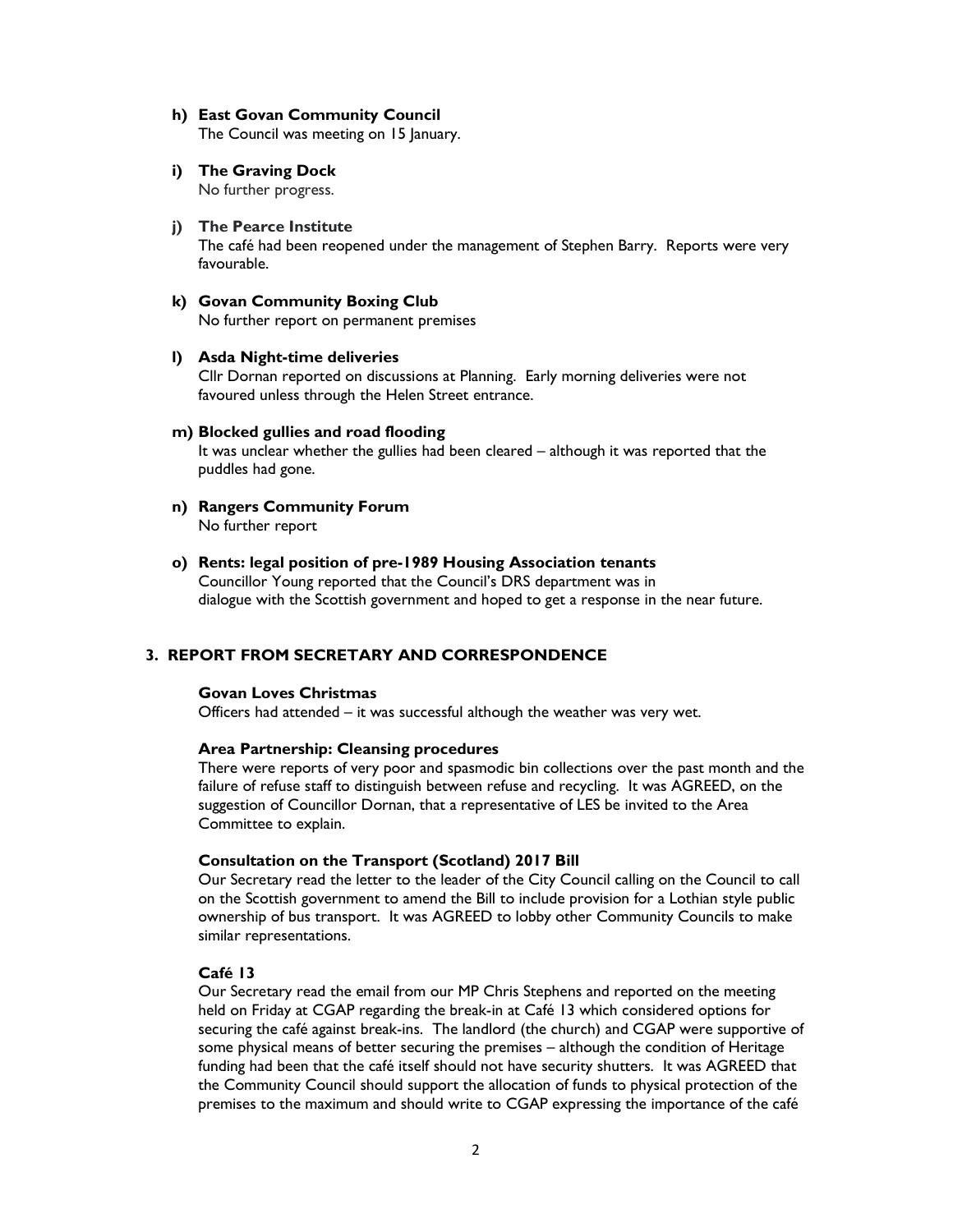for the process of regeneration of the Water Row area and the need for better physical security.

# 4. COMMUNITY COUNCIL ORGANISATION

#### a) Accounts for 2017-2018

.

These had been audited and had been sent to the City Council prior to Christmas. Thanks were recorded to our Secretary and Chair.

#### b) Election of a new Treasurer

The vacancy had been declared at the December meeting.

Reinhild Gorniack was nominated by Flora Pagan and seconded by Wilma Bruce. There were no other nominations and Reinhild was elected with the votes of all members present.

# c) Associate member

It was unanimously agreed that Georgina Preston, our previous Treasurer, should become an associate member now she has moved out of the area.

#### d) Change of signature for the bank account

The officers were asked to expedite the change of signatures on our account with the Royal Bank of Scotland in the names of the current officers.

#### e) Strategy meeting

It was agreed to put back the meeting to the early summer but to fix the date if possible with the Health Minister Jeanne Freeman and our MP in the course of February. The meeting would discuss the QEUH and include a representative from either UNISON or RCN. It was also agreed that we should seek a representative from UNITE for the item on bus services and powers for Councils to establish Lothian style operations. Rents in the private and HA pre-1989 tenant sectors should also be on the agenda.

#### f) Govan Letter

We should plan the next issue for late February or early March to build support for the Strategy meeting. A list of possible topics was tabled. These included campaigning issues such as bus transport, rents and hospital conditions, community events such as the Govan Fair, the Elderpark HA prize, the Coming Home presentation, an interview on the Pearce Institute development plans (Paul McAlinden), housing of asylum seekers and the end of the SERCO contract, Café 13, Hills Trust and Water Row.

#### 5. REPORTS FROM ELECTED MEMBERS

# COUNCILLOR STEPHEN DORNAN

Cllr Dornan reported that a) Geraldine Cotter of Money Matters had been given the Woman of the Year award for Scotland b) the plans for the Water Row development remained at outline stage and that there was a meeting of CGAP in the coming week to consider their appropriateness for a conservation area – he believed that more stress should be given to shops and restaurants than to simply more housing for this development and also for the proposal to build houses on part of the shopping centre car park.